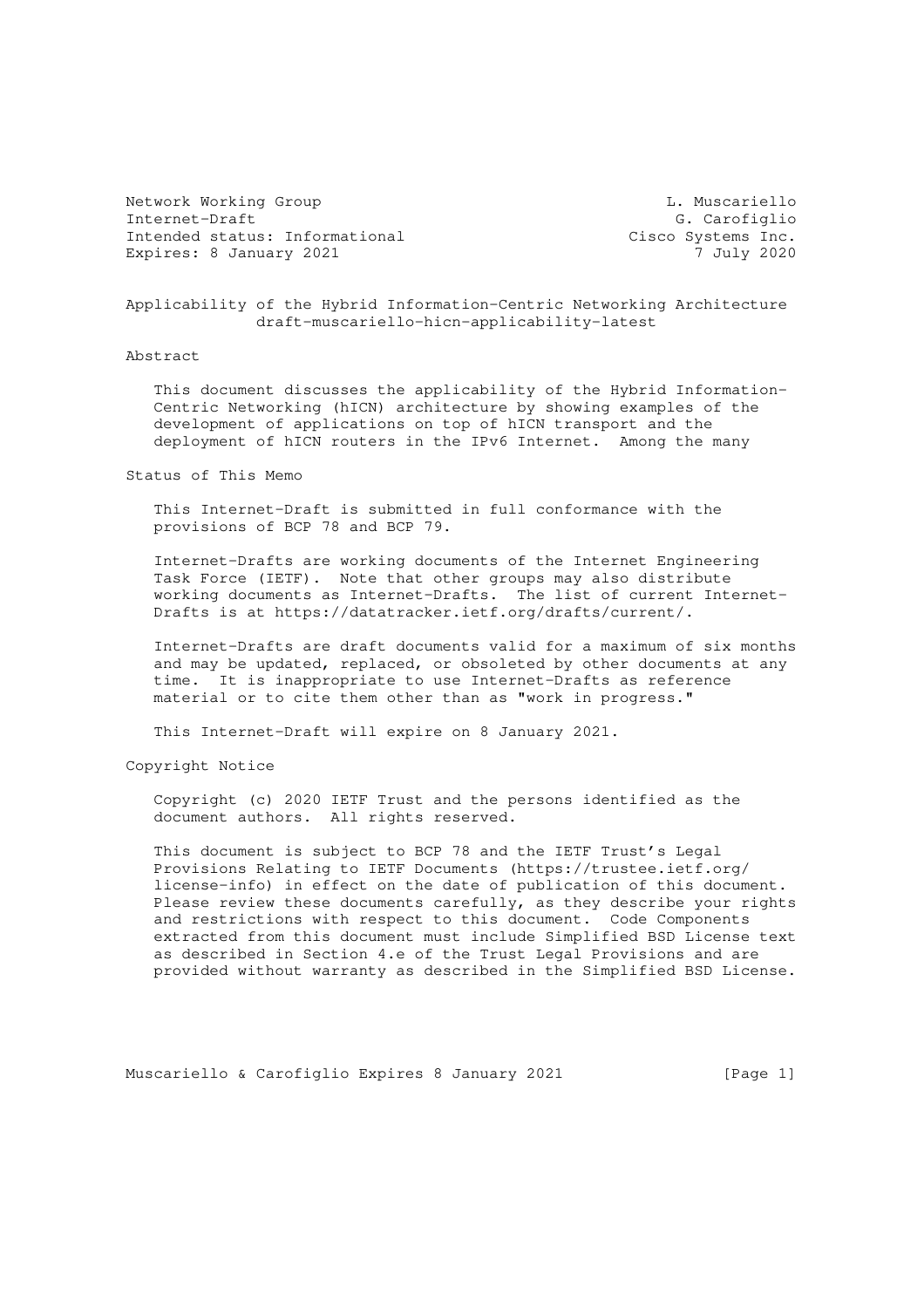Internet-Draft hICN Applicability July 2020

Table of Contents

| 1.1. Notational Conventions $\cdots$ , 2 |  |  |  |  |  |  |  |  |  |
|------------------------------------------|--|--|--|--|--|--|--|--|--|
|                                          |  |  |  |  |  |  |  |  |  |
| 2.1. Normative References 2              |  |  |  |  |  |  |  |  |  |
| 2.2. Informative References 3            |  |  |  |  |  |  |  |  |  |
|                                          |  |  |  |  |  |  |  |  |  |

- 1. Introduction
- 1.1. Notational Conventions

 The words "MUST", "MUST NOT", "SHOULD", and "MAY" are used in this document. It's not shouting; when these words are capitalized, they have a special meaning as defined in [RFC2119].

- 2. References
- 2.1. Normative References
	- [RFC0793] Postel, J., "Transmission Control Protocol", STD 7, RFC 793, DOI 10.17487/RFC0793, September 1981, <https://www.rfc-editor.org/info/rfc793>.
	- [RFC1081] Rose, M.T., "Post Office Protocol: Version 3", RFC 1081, DOI 10.17487/RFC1081, November 1988, <https://www.rfc-editor.org/info/rfc1081>.
	- [RFC1624] Rijsinghani, A., Ed., "Computation of the Internet Checksum via Incremental Update", RFC 1624, DOI 10.17487/RFC1624, May 1994, <https://www.rfc-editor.org/info/rfc1624>.
	- [RFC2119] Bradner, S., "Key words for use in RFCs to Indicate Requirement Levels", BCP 14, RFC 2119, DOI 10.17487/RFC2119, March 1997, <https://www.rfc-editor.org/info/rfc2119>.
	- [RFC3031] Rosen, E., Viswanathan, A., and R. Callon, "Multiprotocol Label Switching Architecture", RFC 3031, DOI 10.17487/RFC3031, January 2001, <https://www.rfc-editor.org/info/rfc3031>.
	- [RFC3550] Schulzrinne, H., Casner, S., Frederick, R., and V. Jacobson, "RTP: A Transport Protocol for Real-Time Applications", STD 64, RFC 3550, DOI 10.17487/RFC3550, July 2003, <https://www.rfc-editor.org/info/rfc3550>.

Muscariello & Carofiglio Expires 8 January 2021 [Page 2]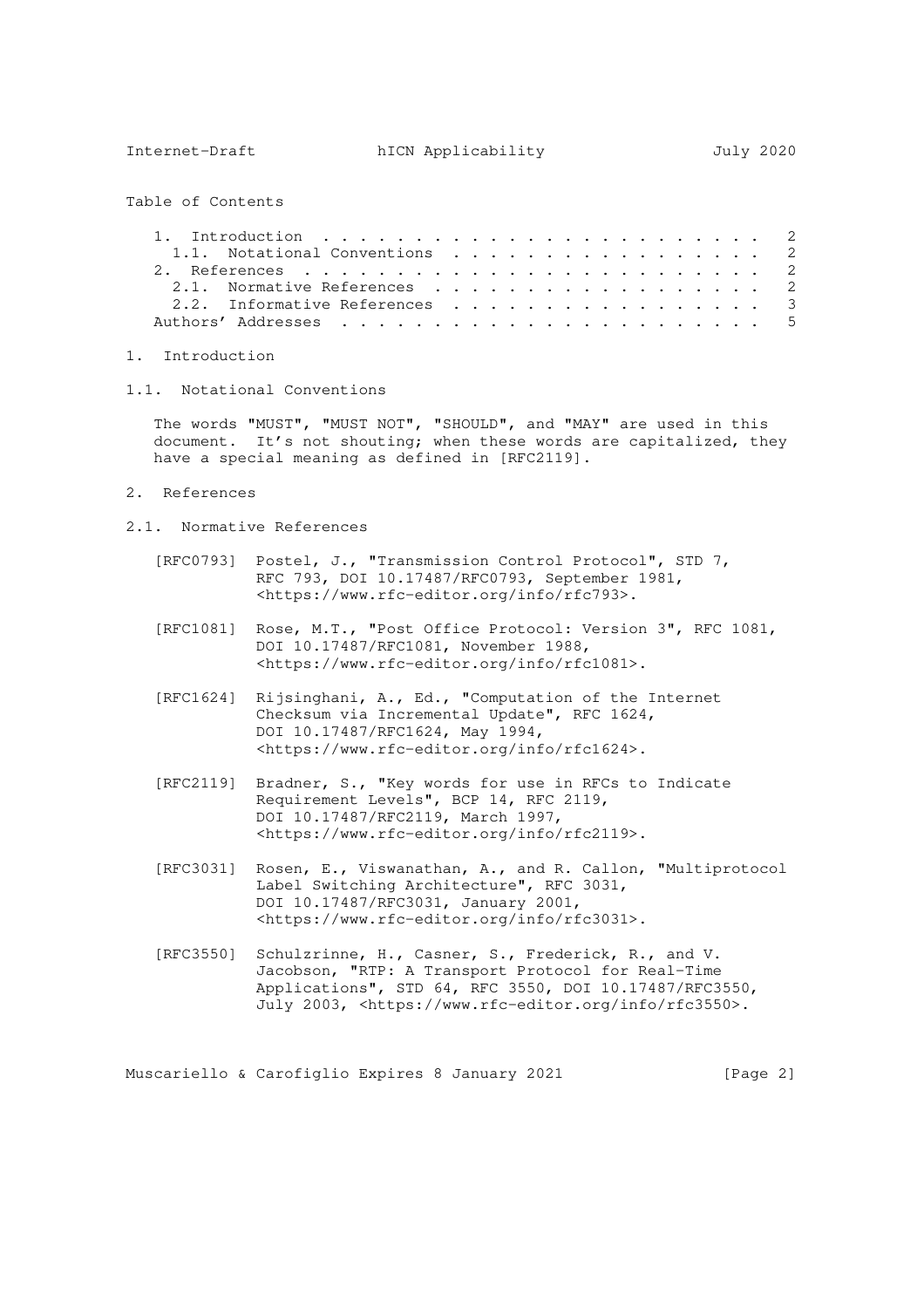- [RFC3587] Hinden, R., Deering, S., and E. Nordmark, "IPv6 Global Unicast Address Format", RFC 3587, DOI 10.17487/RFC3587, August 2003, <https://www.rfc-editor.org/info/rfc3587>.
- [RFC4291] Hinden, R. and S. Deering, "IP Version 6 Addressing Architecture", RFC 4291, DOI 10.17487/RFC4291, February 2006, <https://www.rfc-editor.org/info/rfc4291>.
- [RFC4302] Kent, S., "IP Authentication Header", RFC 4302, DOI 10.17487/RFC4302, December 2005, <https://www.rfc-editor.org/info/rfc4302>.
- [RFC6830] Farinacci, D., Fuller, V., Meyer, D., and D. Lewis, "The Locator/ID Separation Protocol (LISP)", RFC 6830, DOI 10.17487/RFC6830, January 2013, <https://www.rfc-editor.org/info/rfc6830>.
- [RFC8200] Deering, S. and R. Hinden, "Internet Protocol, Version 6 (IPv6) Specification", STD 86, RFC 8200, DOI 10.17487/RFC8200, July 2017, <https://www.rfc-editor.org/info/rfc8200>.
- 2.2. Informative References
	- [CCN] Jacobson, V., Smetters, D., Thornton, J., Plass, M., Briggs, N., and R. Braynard, "Networking named content", DOI 10.1145/1658939.1658941, Proceedings of the 5th international conference on Emerging networking experiments and technologies - CoNEXT '09, 2009, <https://doi.org/10.1145/1658939.1658941>.
	- [I-D.irtf-icnrg-ccnxmessages]

 Mosko, M., Solis, I., and C. Wood, "CCNx Messages in TLV Format", Work in Progress, Internet-Draft, draft-irtf icnrg-ccnxmessages-09, 24 January 2019, <http://www.ietf.org/internet-drafts/draft-irtf-icnrg ccnxmessages-09.txt>.

 [I-D.irtf-icnrg-ccnxsemantics] Mosko, M., Solis, I., and C. Wood, "CCNx Semantics", Work in Progress, Internet-Draft, draft-irtf-icnrg ccnxsemantics-10, 24 January 2019, <http://www.ietf.org/ internet-drafts/draft-irtf-icnrg-ccnxsemantics-10.txt>.

 [I-D.irtf-icnrg-mapme] Auge, J., Carofiglio, G., Muscariello, L., and M. Papalini, "MAP-Me : Managing Anchorless Mobility in Content Centric Networking", Work in Progress, Internet-

Muscariello & Carofiglio Expires 8 January 2021 [Page 3]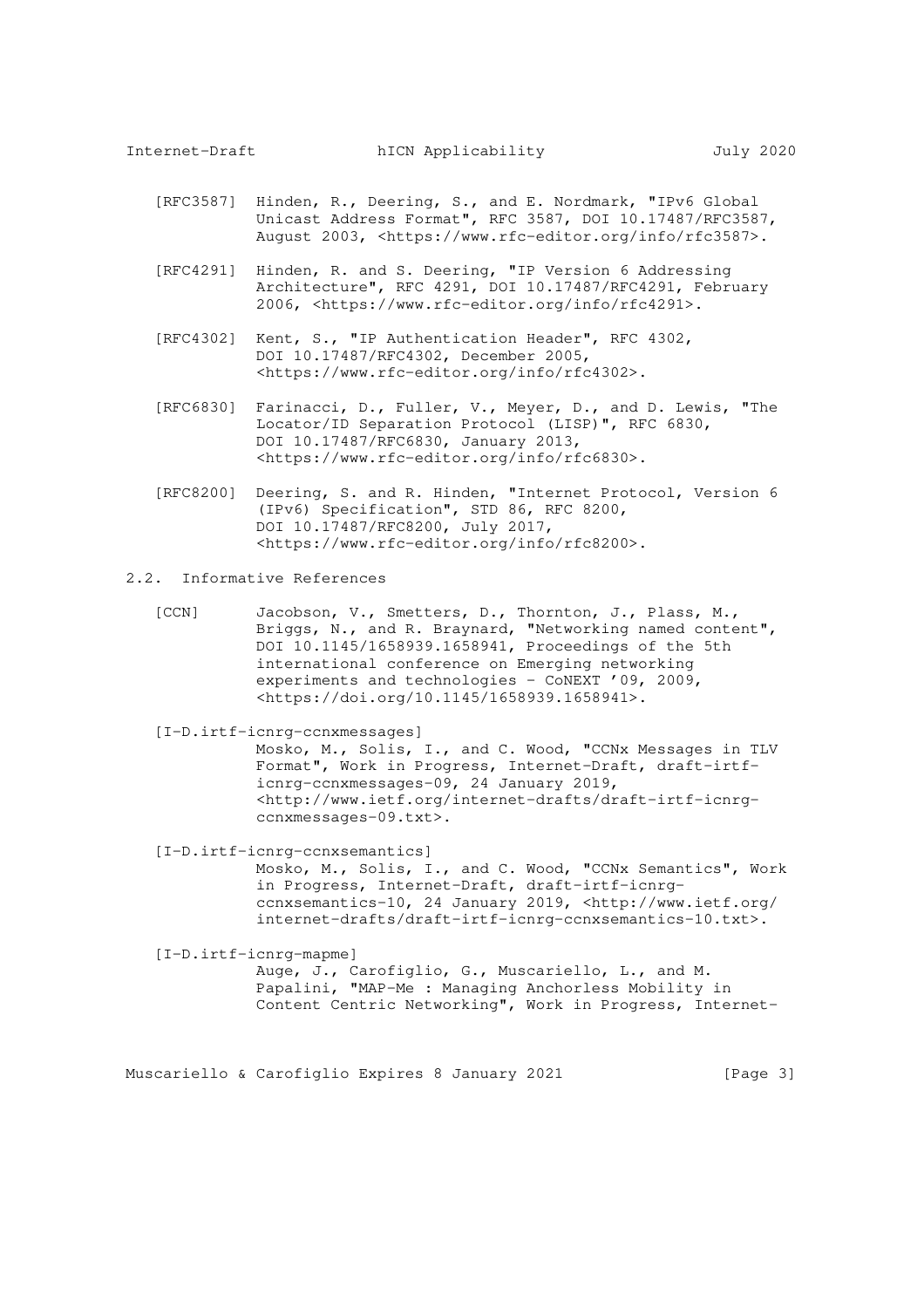Draft, draft-irtf-icnrg-mapme-05, 9 June 2020, <http://www.ietf.org/internet-drafts/draft-irtf-icnrg mapme-05.txt>.

[I-D.irtf-icnrg-terminology]

 Wissingh, B., Wood, C., Afanasyev, A., Zhang, L., Oran, D., and C. Tschudin, "Information-Centric Networking (ICN): CCNx and NDN Terminology", Work in Progress, Internet-Draft, draft-irtf-icnrg-terminology-08, 17 January 2020, <http://www.ietf.org/internet-drafts/draft irtf-icnrg-terminology-08.txt>.

## [I-D.muscariello-intarea-hicn]

 Muscariello, L., Carofiglio, G., Auge, J., Papalini, M., and M. Sardara, "Hybrid Information-Centric Networking", Work in Progress, Internet-Draft, draft-muscariello intarea-hicn-04, 20 May 2020, <http://www.ietf.org/ internet-drafts/draft-muscariello-intarea-hicn-04.txt>.

- [MAN] Baugher, M., Davie, B., Narayanan, A., and D. Oran, "Self verifying names for read-only named data", DOI 10.1109/infcomw.2012.6193505, 2012 Proceedings IEEE INFOCOM Workshops, March 2012, <https://doi.org/10.1109/infcomw.2012.6193505>.
- [MIR] Garcia-Luna-Aceves, J., Martinez-Castillo, J., and R. Menchaca-Mendez, "Routing to Multi-Instantiated Destinations: Principles, Practice, and Applications", DOI 10.1109/tmc.2017.2734658, IEEE Transactions on Mobile Computing Vol. 17, pp. 1696-1709, July 2018, <https://doi.org/10.1109/tmc.2017.2734658>.
	- [NDN] Zhang, L., Afanasyev, A., Burke, J., Jacobson, V., claffy, k., Crowley, P., Papadopoulos, C., Wang, L., and B. Zhang, "Named data networking", DOI 10.1145/2656877.2656887, ACM SIGCOMM Computer Communication Review Vol. 44, pp. 66-73, July 2014, <https://doi.org/10.1145/2656877.2656887>.
	- [RAQ] Carofiglio, G., Gallo, M., Muscariello, L., Papalini, M., and S. Wang, "Optimal multipath congestion control and request forwarding in Information-Centric Networks", DOI 10.1109/icnp.2013.6733576, 2013 21st IEEE International Conference on Network Protocols (ICNP), October 2013, <https://doi.org/10.1109/icnp.2013.6733576>.
	- [WLD] Carofiglio, G., Muscariello, L., Papalini, M., Rozhnova, N., and X. Zeng, "Leveraging ICN In-network Control for Loss Detection and Recovery in Wireless Mobile networks",

Muscariello & Carofiglio Expires 8 January 2021 [Page 4]